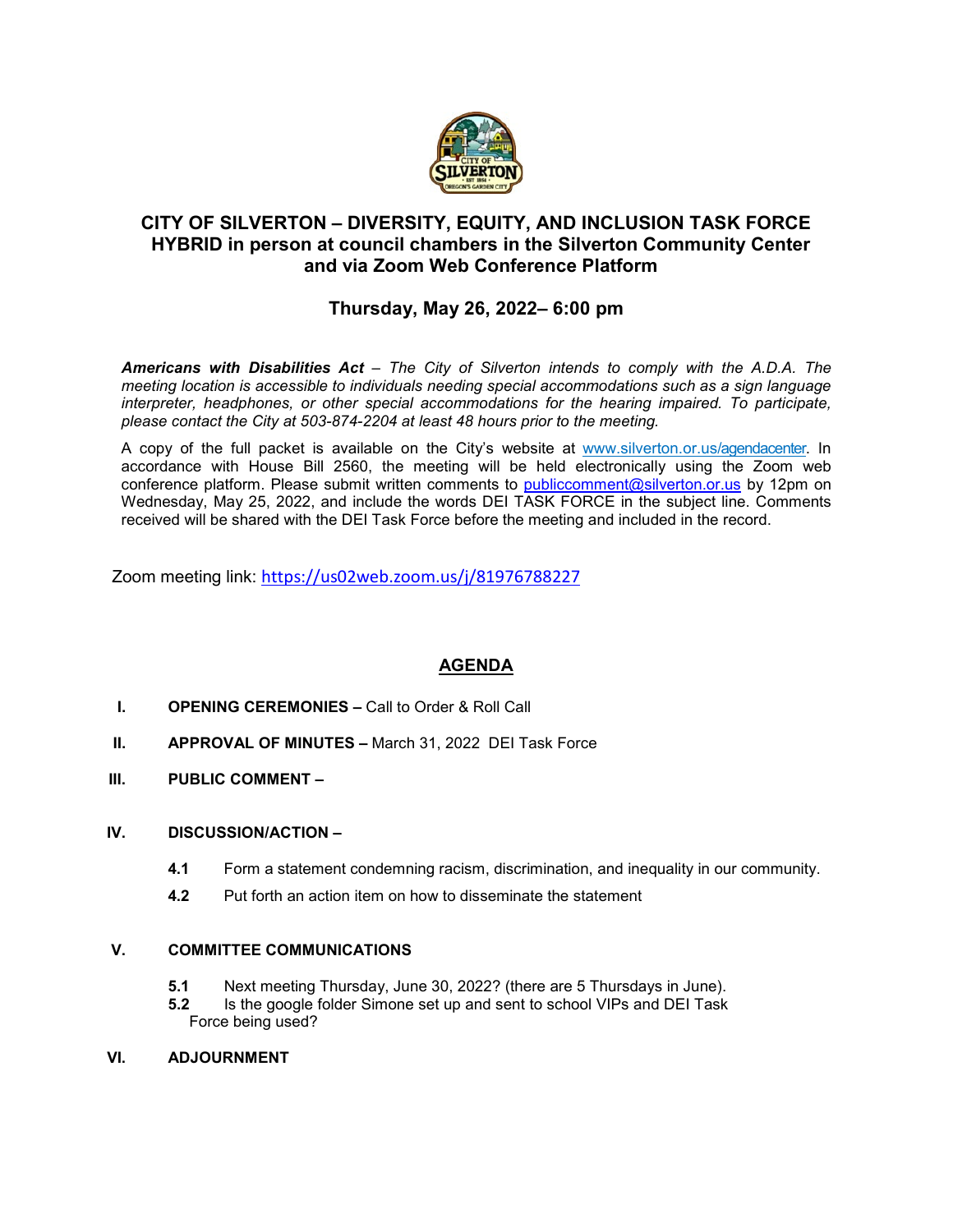# 1 CITY OF SILVERTON 2 **DIVERSITY, EQUITY, AND INCLUSION TASK FORCE MINUTES**

4 **March 31, 2022, 6:00 p.m.**

3

5

7

### 6 **I. CALL TO ORDER**

8 Chair Palmer called the meeting to order at 6:12 p.m. The task force members, staff, and presenters were<br>9 present through the virtual meeting platform Zoom and in person at Council Chambers in the Silverton 9 present through the virtual meeting platform Zoom and in person at Council Chambers in the Silverton 10 Community Center.

| Present | Absent |                      |
|---------|--------|----------------------|
|         |        | Kyle Palmer (Chair)  |
|         | х      | <b>Art Brown</b>     |
| x       |        | Brianna Wolterman    |
|         |        | Orianna Farrell      |
| x       |        | <b>Joel Autry</b>    |
|         |        | <b>Paul Scoville</b> |
|         |        | Taisia Alagoz        |
| x       |        | Abbie Hoke           |

25 **Staff Present:** Chief of Police, Jim Anglemier; HR Coordinator/Assistant to the City Manager, Simone Stewart.

#### 28 **II. APPROVAL OF MINUTES FROM THE February 24, 2022 DIVERSITY, EQUITY AND**  29 **INCLUSION TASK FORCE**

Minutes approved by the task force members.

#### **III. PUBLIC COMMENT - None**

33<br>34 34 Chair Palmer introduced guests Scott Drue, Superintendent of Silver Falls School District; and Jennifer<br>35 Hannan, Principal of Sequoia Falls Academy.

35 Hannan, Principal of Sequoia Falls Academy.<br>36 Chair Palmer introduced Councilor Elvi Sutton<br>37 Chair Palmer steps down at the end of his terr Chair Palmer introduced Councilor Elvi Sutton as his successor as Chair of the DEI Task Force when Chair Palmer steps down at the end of his term as Mayor.

#### 39 **IV. DISCUSSION/ACTION**

# 41 **4.1 Create a statement condemning racism, discrimination, an inequality in our community.**

40<br>41 42 43<br>44

38<br>39

 $\frac{27}{28}$ 

 $\frac{30}{31}$ <br> $\frac{32}{32}$ 

44 Chair Palmer asked Mr. Drue and Ms. Hannan about the recent racist issues at the schools and if the<br>45 temperature at the schools changed at all in recent weeks. Ms. Hannan explained that students at 45 temperature at the schools changed at all in recent weeks. Ms. Hannan explained that students at<br>46 Sequoia Falls Academy are at that school because they sought an alternative culture to Silverton M 46 Sequoia Falls Academy are at that school because they sought an alternative culture to Silverton Middle<br>47 School and High School. Mr. Drue explained that Silverton High School is under new leadership with 47 School and High School. Mr. Drue explained that Silverton High School is under new leadership with 48 Principal Sione Thompson. Addressing the recent issues at the high school are at the top of Principal Thompson's list.

50<br>51 51 Councilor Sutton asked Ms. Hannan and Mr. Drue what *keywords* they are hearing in the schools currently that are creating these issues. 53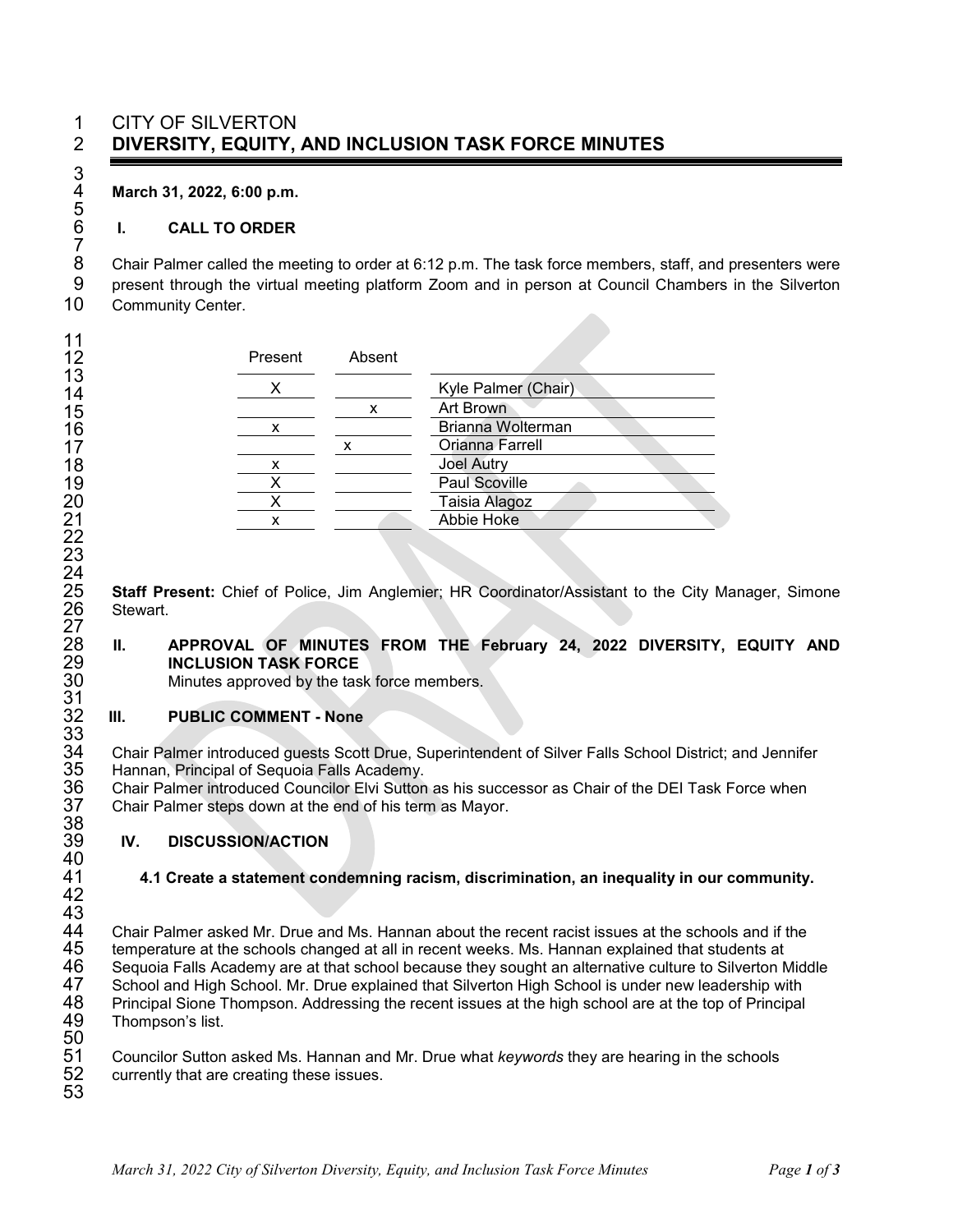54 Ms. Hannan said there is a conflict between freedom of speech and disrupting school culture and 55 teaching, and creating a hostile or racist environment. There has been no statement formed by the school<br>56 district because there are different levels of tolerance for that behavior in different groups at the schools.<br> district because there are different levels of tolerance for that behavior in different groups at the schools. 57 Trying to be fair to both sides is difficult. Identifying where 'freedom of speech' becomes disruptive is the key.

59<br>60 60 Councilor Sutton feels there needs to be a statement from the school district and a different statement 61 from the community. Council Sutton asked what is being heard in the schools that can be addressed in 62 the statement from the DEI Task Force/community of Silverton. In example, are there more racial slurs or 63 more anti-LGBTQ slurs? What needs to be addressed the most? more anti-LGBTQ slurs? What needs to be addressed the most? 64<br>65

65 Mr. Drue said what he sees as the Superintendent is students that represent views learned in their 66 homes. All groups need to be addressed; there aren't more racial or anti-Queer statements. There are 67 500 employees in the school district that will be affected by this statement as well.

# 69<br>70 70 **DISCUSSION was opened and included:**

68

- The DEI Task Force needs an action plan for follow through with the statement; and a plan 72 for activism and support of the statement.
- 73 The community wants to know where the city stands on these issues. A statement is sorely 74 needed to also have guidelines for how we as a community will or will not tolerate certain behaviors and actions.
- 76 Statement needs to be specific and comprehensive. The statement should include guidelines 77 **begins** on interacting with others.
- 78 The question was asked if anyone had looked at other cities' statements.
- 79 The Silverton Staff Liaison looked up City of Ashland's statement and posted it in the chat: 80 "The City of Ashland is committed to equity, diversity, and inclusion. We acknowledge, 81 celebrate, and support our differences across all spectrums, including but not limited to 82 gender identity and expression, sexual orientation, age, race, religion, ethnic origin, disability, 83 or socioeconomic status. We will provide a work environment of respect that values diversity 84 in background, opinions, and perspectives. We commit to furthering equity in our work and 85 our community by continually challenging bias, eliminating structural racism, and actively 86 recruiting and promoting a diverse workforce. We will become allies to those with less access 87 and take responsibility for making changes that will help others be successful. Respect for 88 one another is at the core of everything we do."
- 89 Community Roots school has done research into DEI and supporting youth. They have a 90 document that a member of the DEI Task Force will provide to the task force.
- 91 The community and the School District have to articulate where we stand and be clear about 92 it. We have to look at our practices and be honest about our systems and address if we are 93 allowing inequity and practices of bias. We have to do that first before asking the community 94 to do it.
- 95 We have shown too much indifference in the community. We have to let the community know 96 we, as a community, are working toward a statement of equity in our community.
- 97 Marketing of this statement will be needed to 'push it out' to the community.
- 98 The School District has a statement of equity but it hasn't been put into action. The work of 99 DEI is new to Silverton. A student code of conduct has never existed in k-12 schools in Silver 100 Falls School District. The school district has inequity and has realized that.
- 101 Need to include homeless and economically disadvantaged groups in our statement.